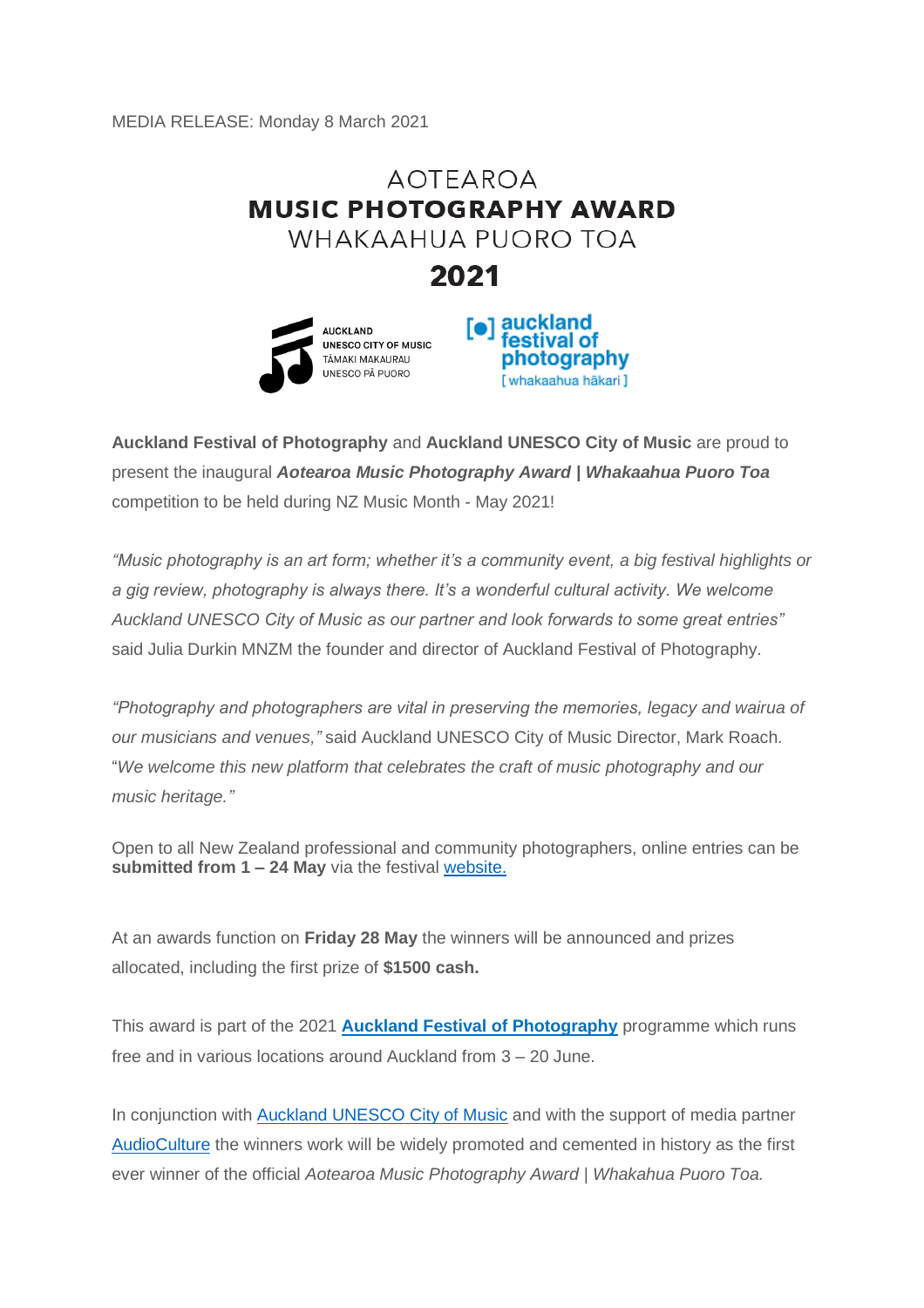MEDIA: For more information please see below or contact: Leesa Tilley - **[leesa.photofestival@xtra.co.nz](mailto:leesa.photofestival@xtra.co.nz)**



*The Auckland Festival of Photography is a city-wide contemporary art and cultural event which takes place within Auckland's major galleries, project spaces, non-gallery venues and public sites during June each year. The programme includes a mix of emerging and established artists and comprises existing works and creation of new work. The annual Festival is produced by the Auckland Festival of Photography Trust.*

*The Trust is a not for profit charitable trust working to further the presence and awareness of photography in Auckland through joint programming, audience development and profile raising activities.* 

*To find out more about the festival see [photographyfestival.org.nz](https://www.photographyfestival.org.nz/)*



## *About Auckland UNESCO City of Music | Tāmaki Makaurau Pā Puoro:*

*Auckland was designated by UNESCO as a Creative City of Music in 2017 part of the global UNESCO Creative Cities Network. The governance of the City of Music is comprised of stakeholder organisations from the music sector and Council organisations, and endorsed by the Council's Mayor and Governing Body.*

*By joining the network Auckland is acknowledging its long and rich musical history and its commitment to sharing best practice developing partnerships that promote creativity and strengthening participation in cultural life.*

*Download the Auckland Music Strategy and find out more at [aucklandcityofmusic.nz](http://www.aucklandcityofmusic.nz/)*